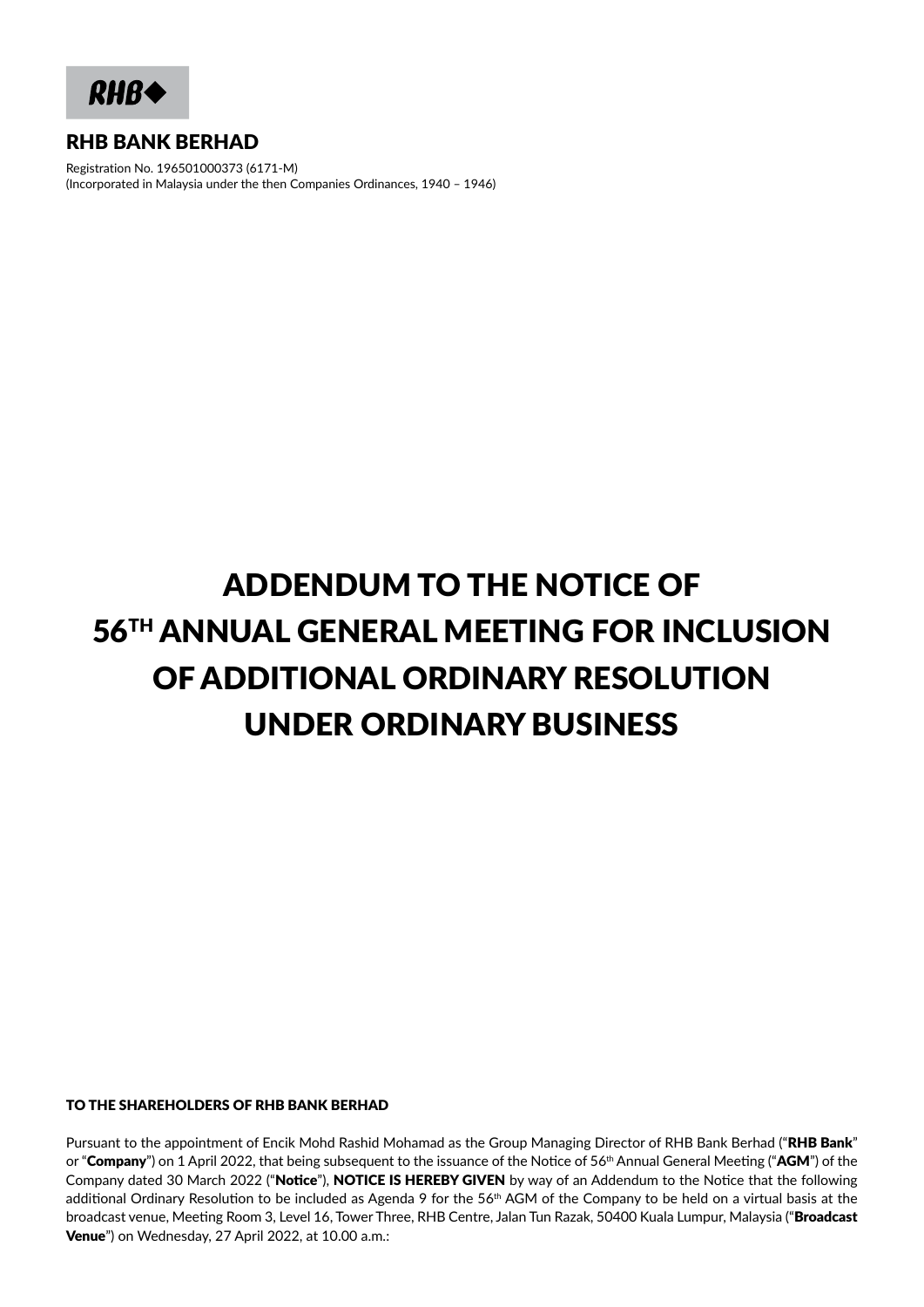## 1. NOTICE OF 56TH AGM

To insert the following Ordinary Resolution as additional agenda of the Notice:

#### AGENDA

9. To re-elect Encik Mohd Rashid Mohamad who retires by rotation pursuant to Clause 98 of the Company's Constitution and who being eligible offers himself for re-election. Ordinary Resolution 10

# 2. PROFILE OF DIRECTOR

To insert the following profile of director in the Notice:

Mohd Rashid Mohamad ("Encik Mohd Rashid"), a Malaysian, aged 54, was appointed as the Group Managing Director/Group Chief Executive Officer of RHB Banking Group on 1 April 2022.

Encik Mohd Rashid holds a Master of Business Administration with Distinction from the University of Wales, Cardiff, United Kingdom and is a graduate of the Bachelor of Accountancy (Hons) from the University Technology Mara. He is also a graduate of the Advance Strategic Management from the Institute for Management Development, Lausanne.

Encik Mohd Rashid is the Vice President of Financial Market Association and a Member of the Malaysian Institute of Accountants. He is also a Member of the Industry Advisory Council of Payments Network Malaysia Sdn Bhd as well as Member of the Financial Market Committee, Bank Negara Malaysia ("BNM").

Encik Mohd Rashid had a 14-year stint in BNM in various capacities in the Banking Supervision/Examination and Investment Operations & Financial Markets departments. He later transitioned to the corporate sector, joining ABN Amro NV Singapore and the Royal Bank of Scotland, Singapore where he gained valuable international banking exposure and managing large organisational units. He returned to Malaysia in 2009 to join the Treasury team of AmBank Group before joining RHB Bank in 2014 as its Group Treasurer.

Encik Mohd Rashid served as the Chairman of the Investment Panel of Kumpulan Wang Amanah Pencen Inc. from 2019 to 2021. Prior to his appointment as Group Managing Director of RHB Bank, Encik Mohd Rashid was the Managing Director of Group Wholesale Banking. Encik Mohd Rashid's other directorships in public companies include RHB Bank (L) Ltd and RHB Islamic International Asset Management Berhad.

He has no family relationship with any of the Directors and/or major shareholders of RHB Bank. He has not been convicted of any offence within the past five (5) years and has not been imposed any public sanction or penalty by the relevant regulatory bodies. He does not have any conflict of interest with RHB Bank and does not hold any shares of RHB Bank.

# BY ORDER OF THE BOARD

Azman Shah Md Yaman (LS 0006901) (SSM PC No.: 201908001628) Hasnita Sulaiman (MAICSA No. 7060582) (SSM PC No.: 201908001631) Company Secretaries

Kuala Lumpur 5 April 2022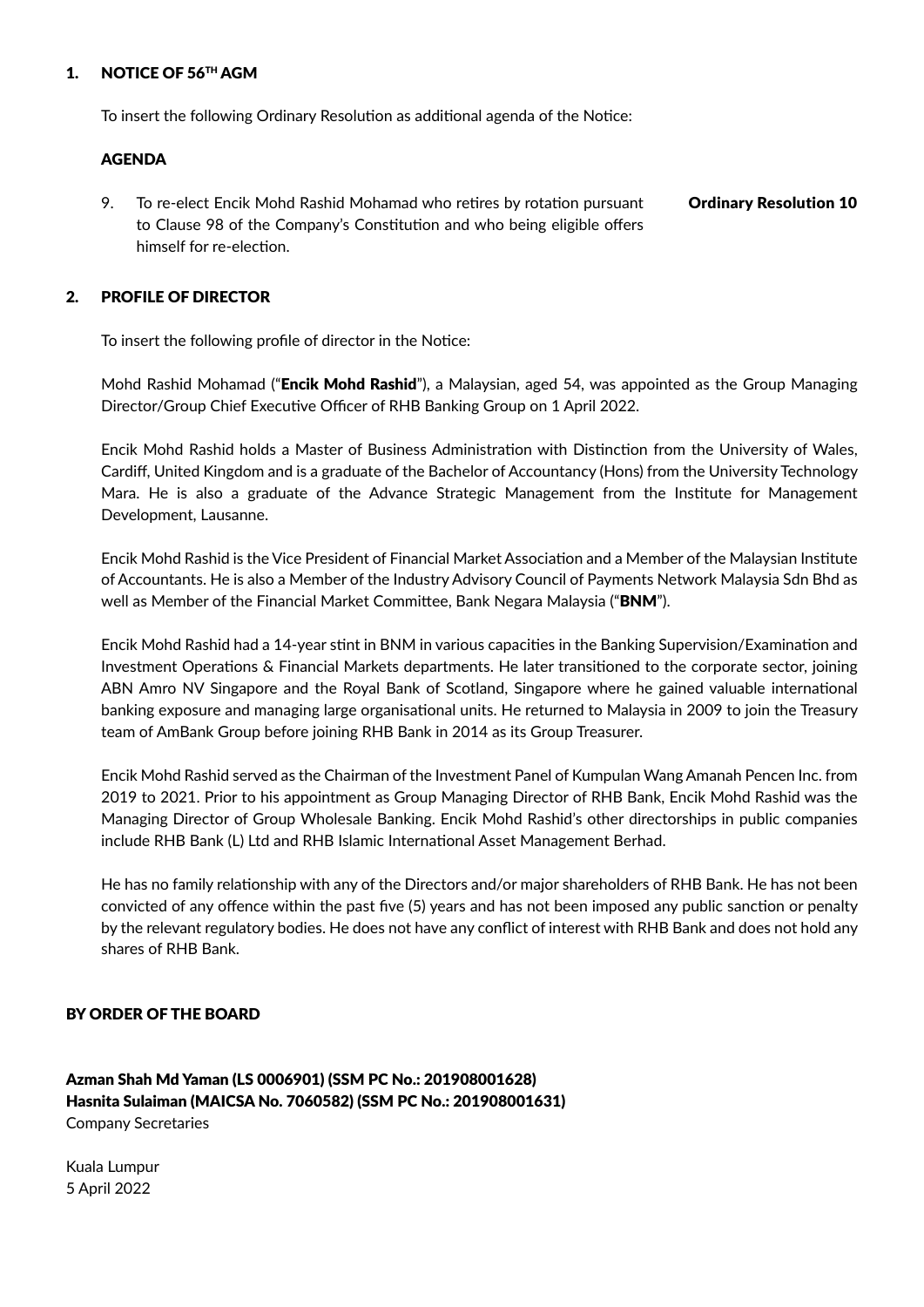# NOTES:

# Virtual AGM

- 1. The 56<sup>th</sup> AGM of the Company will be conducted on a virtual basis through live streaming and online remote voting via the Remote Participation and Electronic Voting facilities which are available on the website of the Share Registrar of the Company, Boardroom Share Registrars Sdn Bhd, at Boardroom Smart Investor Portal at https://investor.boardroomlimited.com/. Please follow the procedures provided in the Administrative Details for the 56<sup>th</sup> AGM in order to register, participate and vote remotely.
- 2. The Broadcast Venue of the 56th AGM is strictly for the purpose of complying with Section 327(2) of the Companies Act 2016 which requires the Chairman of the meeting to be present at the main venue of the meeting. The venue of the 56th AGM is to inform members where the virtual AGM production and streaming would be conducted from. Members/proxies from the public will not be allowed to be physically present at the meeting venue.

# Appointment of Proxy

- 1. In respect of deposited securities, only members whose names appear in the Record of Depositors on 20 April 2022 (General Meeting Record of Depositors) shall be entitled to participate and vote remotely at the forthcoming 56<sup>th</sup> AGM using the remote participation and electronic voting facilities.
- 2. A member of the Company entitled to participate and vote remotely at the forthcoming 56<sup>th</sup> AGM is entitled to appoint one or more proxies to participate and vote remotely in his/her place. A proxy may but need not be a member of the Company.
- 3. The Form of Proxy must be signed by the appointer or his/her attorney duly authorised in writing or in the case of a corporation, be executed under its common seal or under the hand of its attorney duly authorised in writing.
- 4. If the Form of Proxy is returned without any indication as to how the proxy shall vote, the proxy will vote or abstain as he/she thinks fit.
- 5. Where a member appoints two proxies, the appointment shall be invalid unless he/she specifies the proportion of his/her holdings to be represented by each proxy. Where a member of the Company is an authorised nominee as defined under the Securities Industry (Central Depositories) Act 1991 ("SICDA"), it may appoint at least one proxy in respect of each Securities Account which is credited with ordinary shares of the Company.
- 6. Where a member of the Company is an exempt authorised nominee which holds ordinary shares in the Company for multiple beneficial owners in one securities account ("Omnibus Account"), there is no limit to the number of proxies which the exempt authorised nominee may appoint in respect of each Omnibus Account it holds. An exempt authorised nominee refers to an authorised nominee defined under SICDA which is exempted from compliance with the provisions of subsection 25A(1) of SICDA.
- 7. The Form of Proxy or other instruments of appointment must be deposited at the office of the share registrar of the Company, Boardroom Share Registrars Sdn Bhd, 11<sup>th</sup> Floor, Menara Symphony, No. 5, Jalan Prof. Khoo Kay Kim, Seksyen 13, 46200 Petaling Jaya, Selangor, Malaysia or lodged electronically via "Boardroom Smart Investor Portal" at https://investor.boardroomlimited.com/ not later than 48 hours before the time fixed for holding the forthcoming 56th AGM or any adjournment thereof.